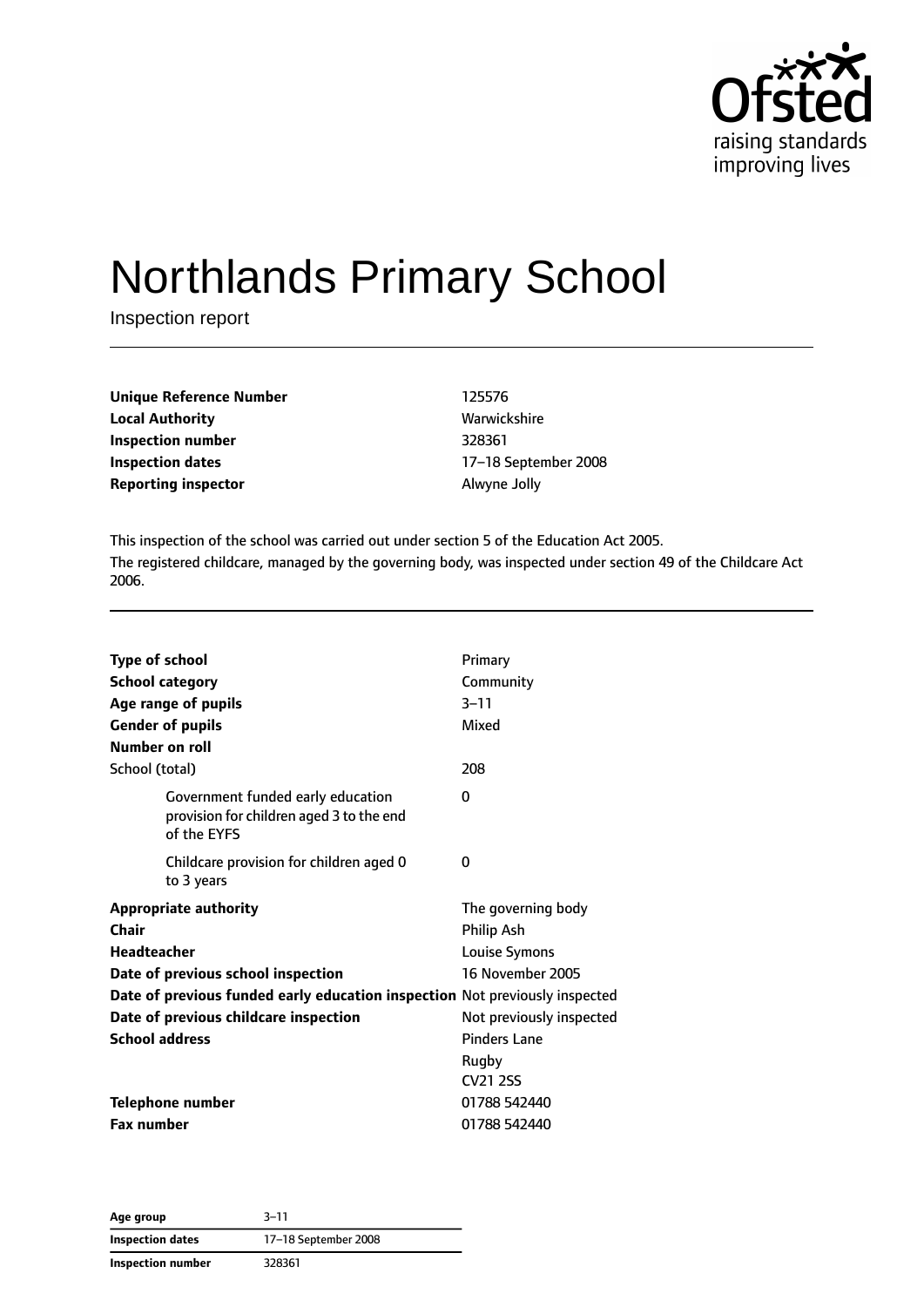.

<sup>©</sup> Crown copyright 2008

Website: www.ofsted.gov.uk

This document may be reproduced in whole or in part for non-commercial educational purposes, provided that the information quoted is reproduced without adaptation and the source and date of publication are stated.

Further copies of this report are obtainable from the school. Under the Education Act 2005, the school must provide a copy of this report free of charge to certain categories of people. A charge not exceeding the full cost of reproduction may be made for any other copies supplied.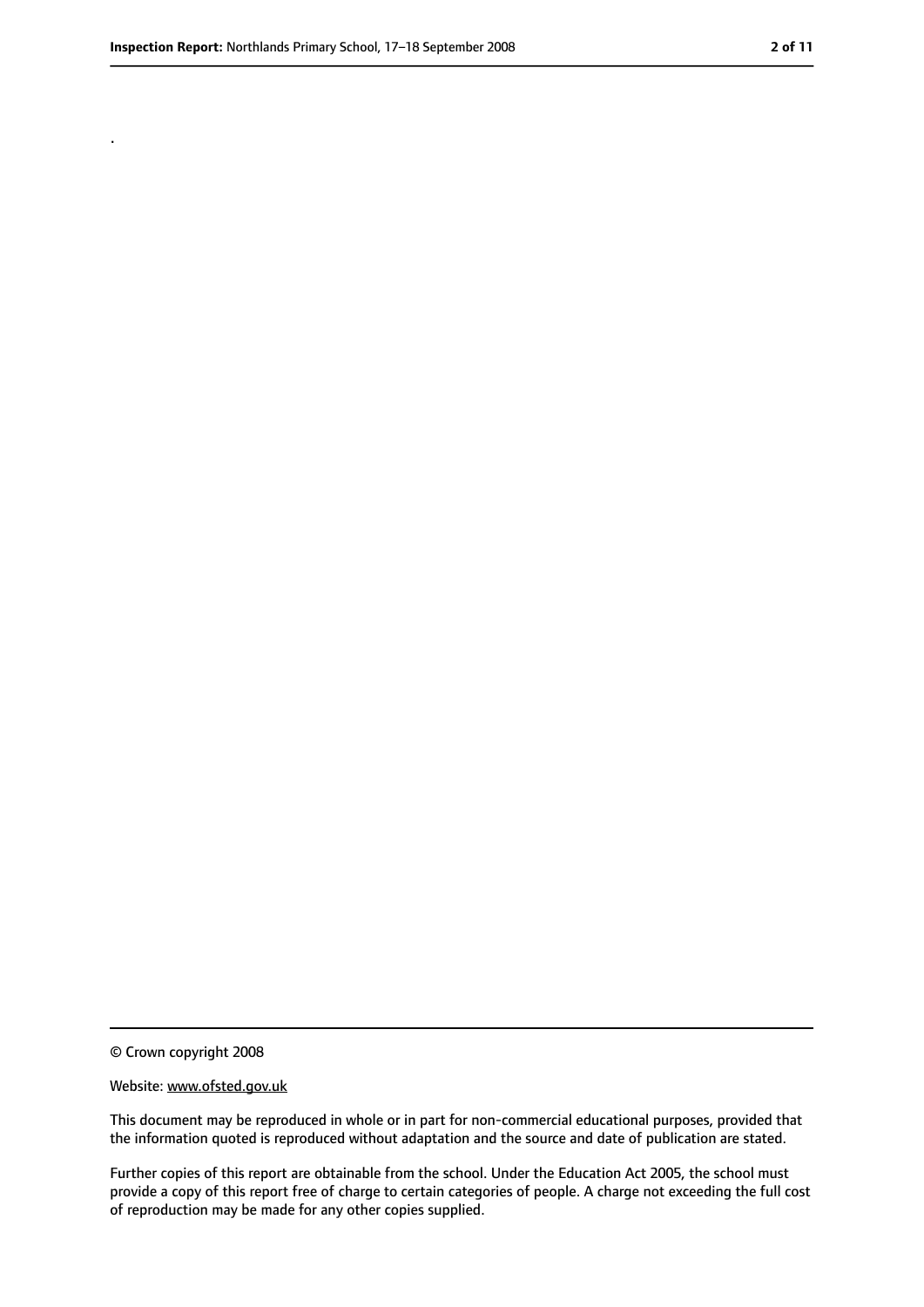# **Introduction**

The inspection was carried out by two Additional Inspectors.

#### **Description of the school**

This primary school with Early Years Foundation Stage provision (EYFS) is of average size. A high proportion of pupils are from minority ethnic groups. The percentage of pupils with learning difficulties and/or disabilities is above average. Attainment on entry to the Nursery in the last two years has risen and is now broadly average, but has been traditionally below expected levels. The school gained the Healthy Schools Award in 2007 and the Activemark Award in 2008. The headteacher took up her position in September 2008.

#### **Key for inspection grades**

| Grade 1 | Outstanding  |
|---------|--------------|
| Grade 2 | Good         |
| Grade 3 | Satisfactory |
| Grade 4 | Inadequate   |
|         |              |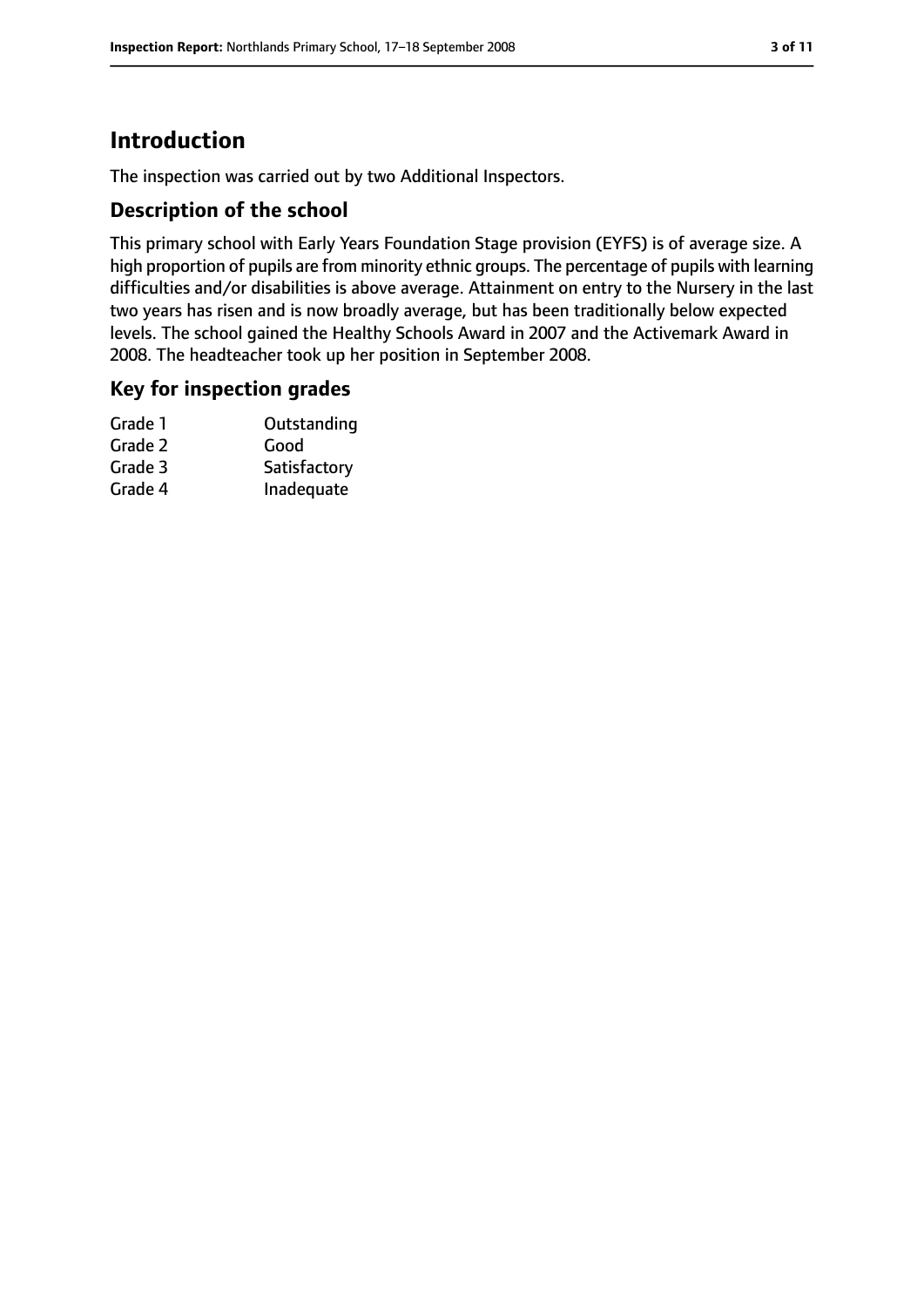# **Overall effectiveness of the school**

#### **Grade: 2**

Northlands Primary School has continued to provide a good standard of education for its pupils through a period of significant change in both the teaching staff and senior leadership. Parents remain very positive about what the school has to offer which was summed up by one parent who said 'Northlands has a wonderful atmosphere which allows parents to feel relaxed enough to approach teachers.'

Children receive a good foundation in the EYFS, which is well led and managed. When Year 6 pupils leave the school, they have made good progress . The most recent but unvalidated national test results indicate that standards are average and have improved overall since 2007. Pupils from the range of different ethnic groups and abilities are integrated successfully so they all achieve well. Pupils learn well not only because they are taught effectively, but because of the strong relationships which are developed between pupils and teachers. The development of pupils' writing has been a less effective feature of teaching in Years 1 and 2 and standards are lower in this key stage. Older pupils, however, make better progress because of a more consistent approach and greater opportunities to write freely. Teaching is particularly effective in Year 6 where there are smaller ability groups in English and mathematics to support pupils who are not making appropriate progress. On an individual basis, however, pupils receive insufficient guidance to help them understand how they can improve.

The personal development and well-being of pupils are good and pupils enjoy school. A wide range of sporting activities and two national awards are a testament to the school's success in promoting a healthy and active lifestyle. There are good opportunities for pupils to take responsibility and involve them effectively in their community. This is reflected in the good curriculum where effective use is made of the local environment for particular projects, especially in the EYFS. Pupils appreciate the good pastoral care and support they receive, which gives them an effective understanding of how to stay safe.

The leadership and management of the school remain good because they are clearly focused on raising standards and providing for the academic and social needs of the pupils. The school has maintained the positive standards identified at the time of the last report and continues to demonstrate a good capacity to improve further.

## **Effectiveness of the Early Years Foundation Stage**

#### **Grade: 2**

Provision for learning and development in the EYFS is good. The school works extremely well with parents and this ensures children make a smooth transition from home to school. Children in both the Nursery and Reception classes make good progress. This is due to an effective curriculum, which is closely matched to children's needs, whilst still being fun and challenging. Teachers also have high expectations and use effective questioning to extend learning further. This not only helps to build confidence, but also gives children plenty of opportunity to respond and communicate with others. By the time pupils enter Year 1, most have reached or exceeded the expected levels in all areas of learning. There is effective support from teaching assistants who make a valuable contribution to the good teaching and learning. There are, however, occasional missed opportunities for children to develop their writing skills. The outside area is used extremely well to support all areas of learning. The welfare of children is good, which ensures the personal aspects of care are strong and this contributes to a very positive start.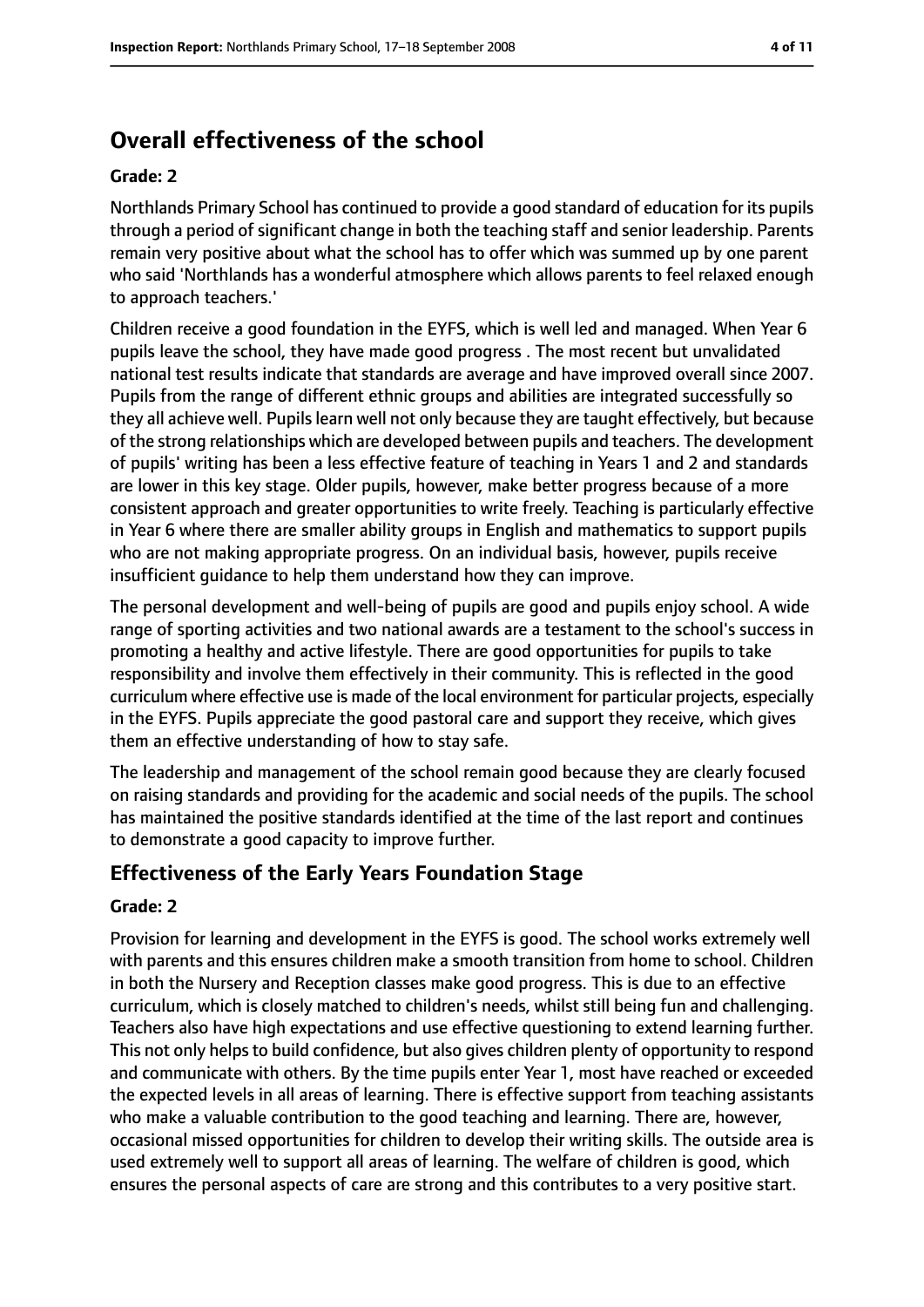Relationships are very good and consequently children make good progress in their personal development. Good leadership and management ensure children make a very positive start to their education.

### **What the school should do to improve further**

- Develop pupils' writing in Years 1 and 2 by ensuring there are more planned opportunities to improve both the content and skills used.
- Work closely with parents and pupils to identify individual targets to help pupils to improve.

# **Achievement and standards**

#### **Grade: 2**

Pupils make satisfactory progress in Years 1 and 2, sustaining the improved levels attained by the end of the EYFS. At key stage 1 the standard of pupils' writing is below average and lacks the range of vocabulary and structure expected by the end of Year 2. The provisional results for 2008 show that recent initiatives, such as the Big Writing and intervention programmes have not yet been implemented with sufficient consistency to improve standards of writing.

Whilst standards are average overall, progress accelerates through Years 3 to 6 and is good overall. Provisional results for the 2008 Year 6 national tests show a significant improvement overall at all levels of ability. These results represent good achievement for the pupils, based on standards when pupils enter the Nursery. Results have varied with individual cohorts, but over the last three years, no ethnic group or gender has consistently underperformed and pupils with learning difficulties and/or disabilities achieve well.

# **Personal development and well-being**

#### **Grade: 2**

Spiritual, moral, social and cultural development is good. Pupils have good attitudes to their learning. They concentrate well in lessons, try to do their best at all times, are polite and respectful to adults and each other, and enjoy school life fully. Their behaviour is satisfactory. They take responsibility seriously and are keen to make a positive contribution to the community. They do this through a very active school council, and for older pupils in their roles as prefects, eco warriors and classroom helpers. They are confident that the school keeps them safe, and that staff deal with any instances of bullying fairly. Their knowledge of the importance of a healthy lifestyle is good and they develop a positive attitude to activity, enjoying daily aerobics and after school sporting clubs. Pupils show respect for different religions and cultures. The school contributes well towards community cohesion. They develop a satisfactory range of skills to prepare them for their future lives. Attendance is satisfactory and the school works hard to eradicate the poor punctuality of a few families.

# **Quality of provision**

## **Teaching and learning**

#### **Grade: 2**

The quality of teaching and learning is good overall, ensuring pupils make good progress. It is at its best in Years 3 to 6, where lessons invariably proceed briskly and with a clear sense of purpose. Pupils are actively involved in their own learning, which was evident in the enthusiastic way Year 4 pupils set about writing their own scripts after watching excerpts from popular children's television programmes. Pupils are motivated by the enthusiasm of their teachers and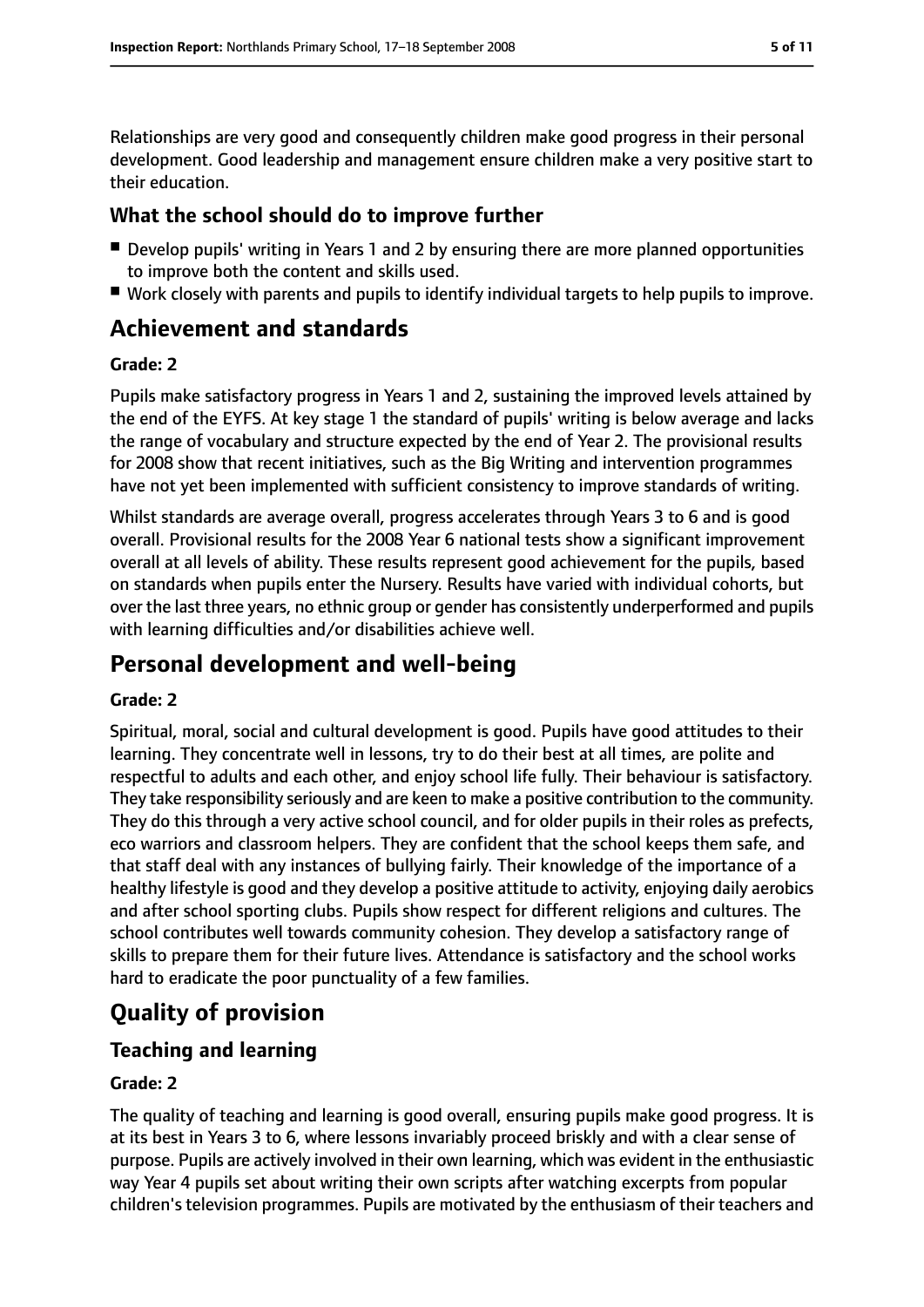the very good relationships they have with them. Behaviour in lessons is often good. There are a few instances of misbehaviour by a minority, but the teacher deals with these effectively. Very occasionally, in Years 1 and 2, insufficient challenge in lessons leads to pupils becoming confused about what they are aiming to learn or what skills or knowledge they are hoping to acquire. Despite this, learning is well enough focused most of the time in these years. Although group targets are set in a few classrooms, there is no whole-school approach to involve pupils and parents in identifying individual targets for improvement. However, pupils who are underperforming are placed in smaller sets according to their ability and given well planned work that ensures they make good progress.

#### **Curriculum and other activities**

#### **Grade: 2**

The good curriculum both meets statutory requirements and provides a wide range of opportunities to enhance pupils' learning. One day each half-term is devoted to a particular theme such as science or the environment, which gives all pupils the opportunity to increase their knowledge and skill in that identified area by focusing more specifically on it. The curriculum is well organised, and meets pupils' needs except for the development of writing skills in Years 1 and 2. There is a good range of extra-curricular activities and the curriculum is planned well to promote pupils' well-being and personal development. All pupils enjoy and benefit from weekly music lessons with a music specialist. The range of visits and activities outside lessons, and visitors to the school, is good and enriches pupils' cultural experiences. The local environment is used well to enhance learning, for example trips to the mosque and gurdwara.

## **Care, guidance and support**

#### **Grade: 3**

The care, guidance and support of pupils are satisfactory overall. The pastoral care and support of pupils are good, but academic guidance is only satisfactory. Good relationships ensure pupils enjoy their work and develop confidence to make progress in all aspects of their school life. The school cares deeply for its pupils and provides a high level of support for pupils with learning difficulties and/or disabilities, who need the extra help. All procedures for safeguarding and welfare are robust. Parents appreciate the way the school communicates with them and guides them to support their children in their next steps. Excellent links with outside agencies ensure that vulnerable pupils receive additional high quality support. Academic guidance is less well developed because pupils are not always clear about the next steps they need to take to help them improve. A large number of support staff are skilfully deployed to support the pupils in their academic work and personal development.

# **Leadership and management**

#### **Grade: 2**

The school has experienced a significant turnover in both the teaching staff and senior management in the last two years. The interim leadership arrangements were successful over the last year in ensuring that standards by Year 6 rose. The new headteacher has articulated a clear vision for the school, which has quickly gained the support of a committed staff. The assistant headteacher, in her role as leader of the EYFS, has been a critical influence in ensuring pupils receive a very secure grounding in the initial key skills and other postholders give effective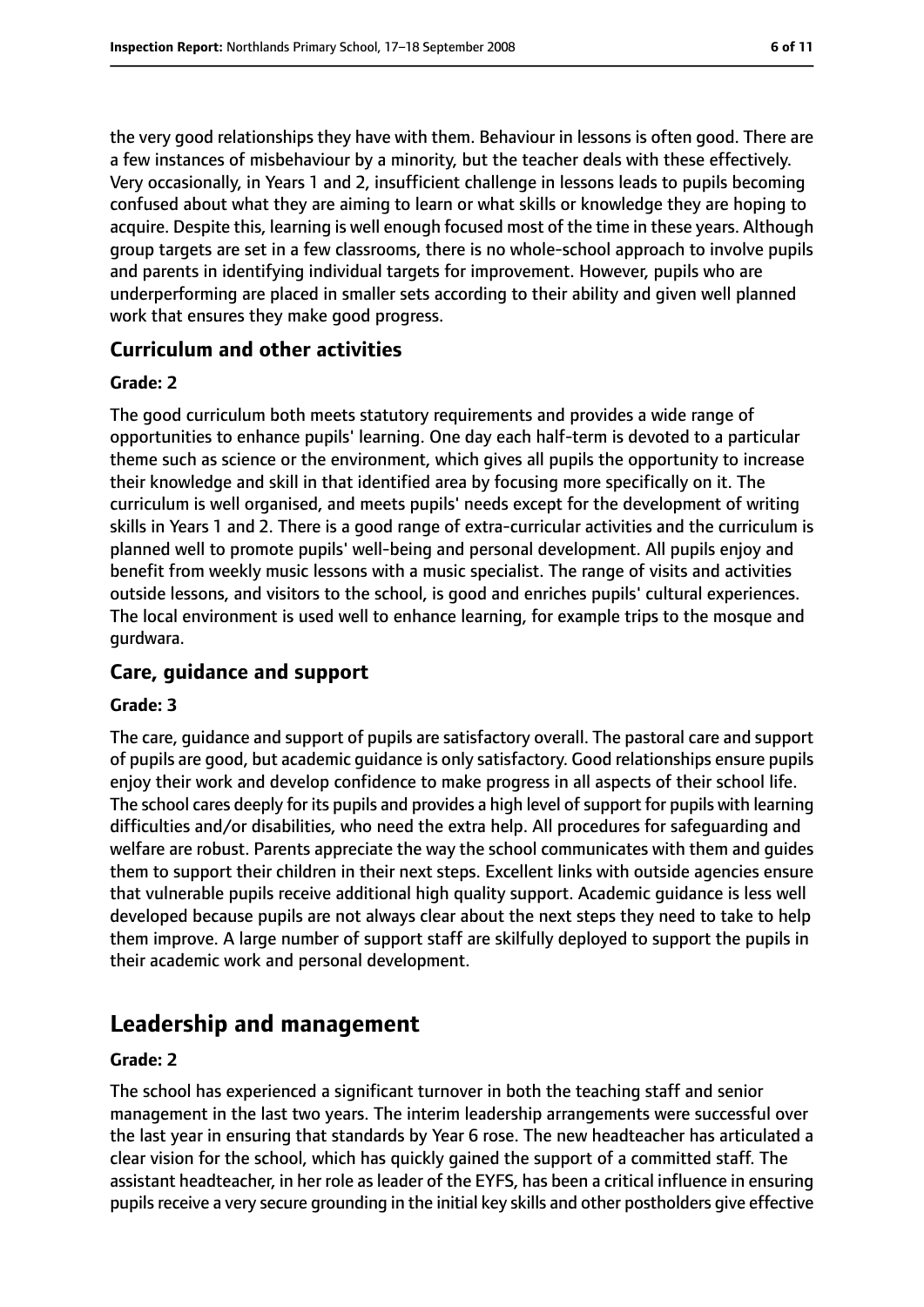support. The school development plan is a thorough document, which sets clear criteria to judge the success of initiatives in identified areas. Although the school's self-evaluation at timeslacks a little detail, the leaders at all levels have a very clear understanding of the strengths and weaknesses of the school. Realistic targets, based on pupils' prior attainment, were exceeded in 2008. Issues raised in the last inspection report have been addressed, apart from the continuing weakness in younger pupils' writing. The governors have been rigorous in ensuring the school meets the needs of its community, particularly in its determination to appoint what it believed to be the right headteacher. It is also committed to not only supporting the school leadership, but to questioning and holding it to account when necessary.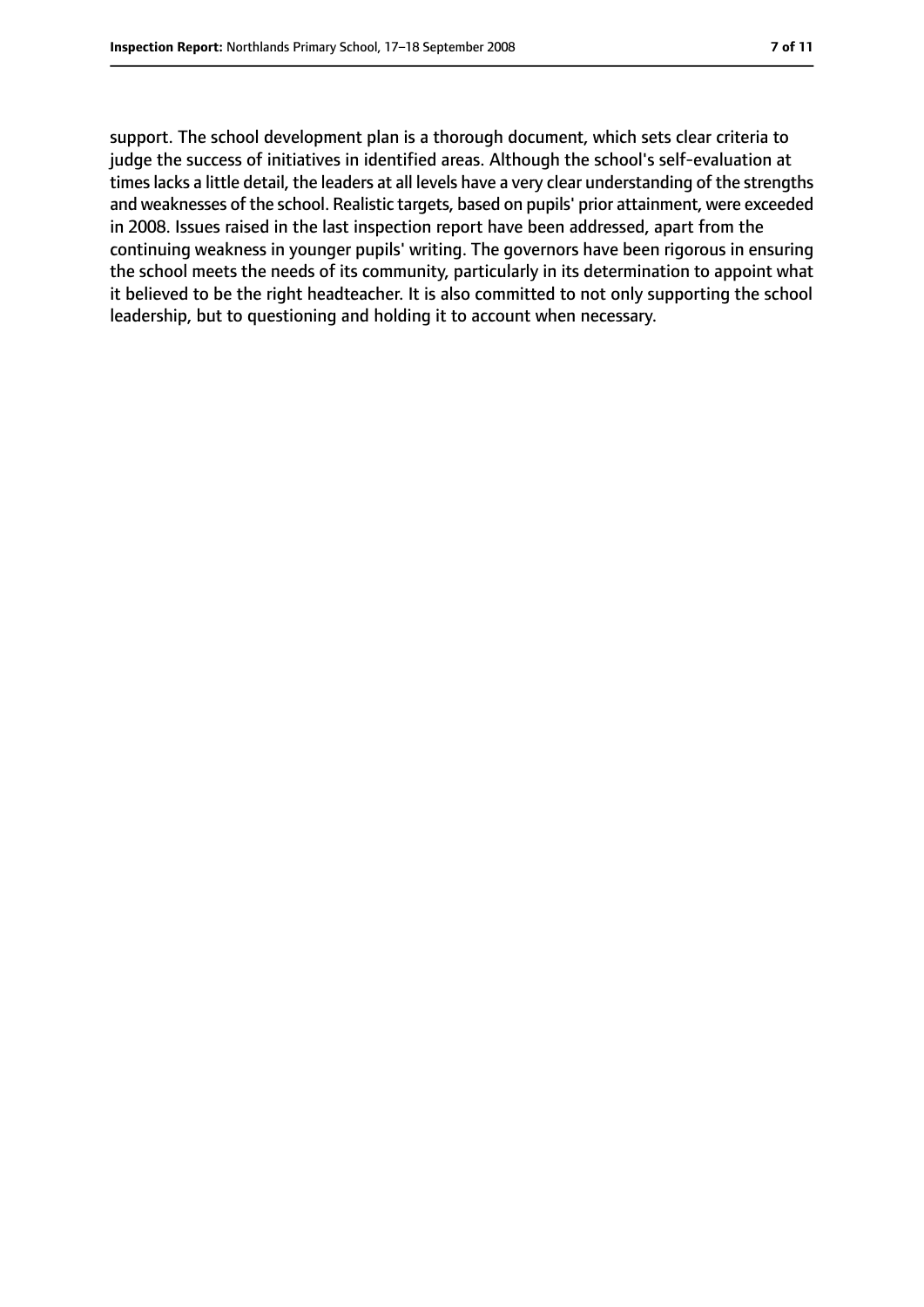**Any complaints about the inspection or the report should be made following the procedures set out in the guidance 'Complaints about school inspection', which is available from Ofsted's website: www.ofsted.gov.uk.**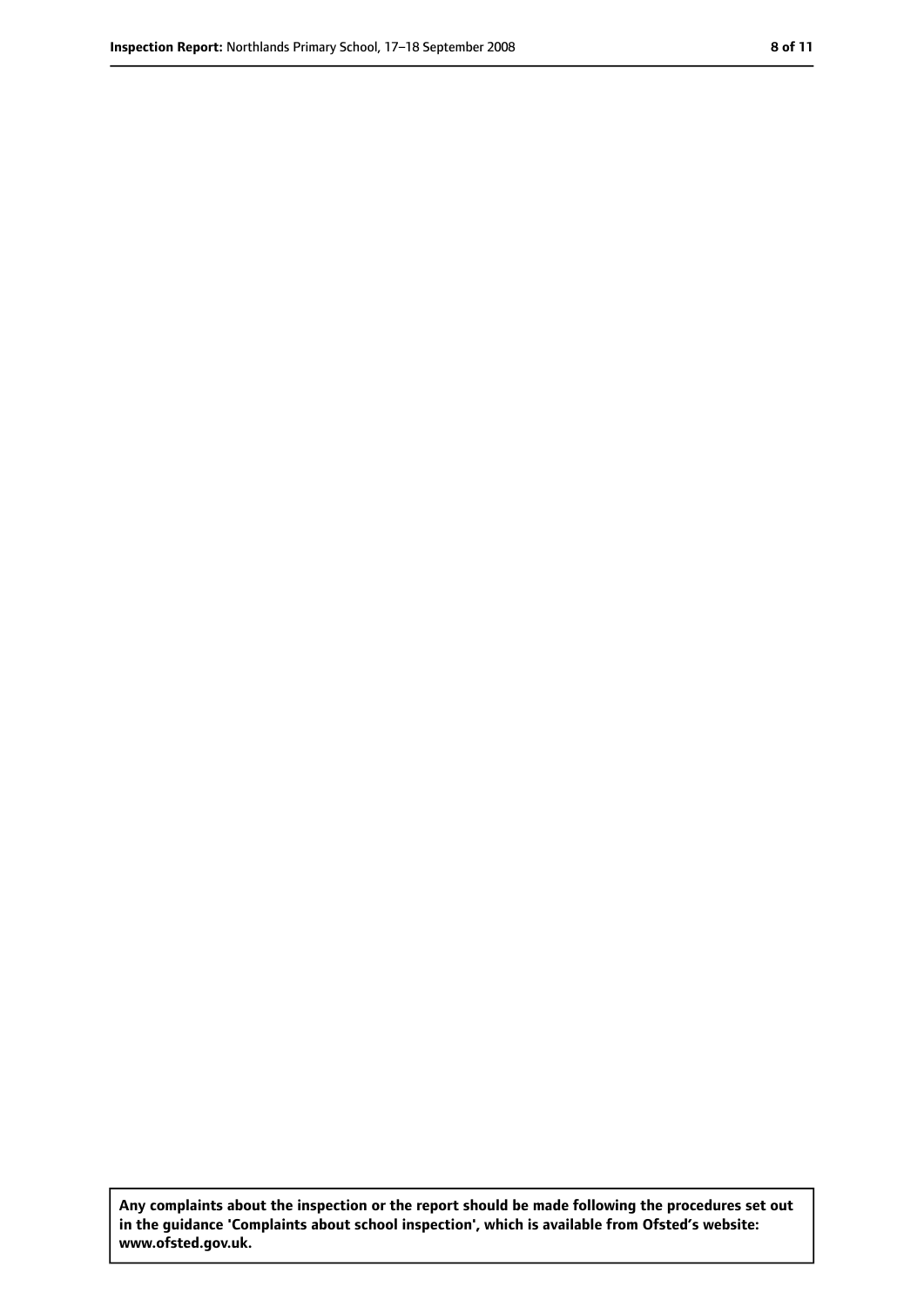# **Inspection judgements**

| Key to judgements: grade 1 is outstanding, grade 2 good, grade 3 satisfactory, and | <b>School</b>  |
|------------------------------------------------------------------------------------|----------------|
| arade 4 inadequate                                                                 | <b>Overall</b> |

#### **Overall effectiveness**

| How effective, efficient and inclusive is the provision of<br>education, integrated care and any extended services in meeting the<br>needs of learners? |     |
|---------------------------------------------------------------------------------------------------------------------------------------------------------|-----|
| Effective steps have been taken to promote improvement since the last<br>inspection                                                                     | Yes |
| How well does the school work in partnership with others to promote learners'<br>well being?                                                            |     |
| The capacity to make any necessary improvements                                                                                                         |     |

# **Effectiveness of the Early Years Foundation Stage**

| How effective is the provision in meeting the needs of children in the<br><b>EYFS?</b>       |  |
|----------------------------------------------------------------------------------------------|--|
| How well do children in the EYFS achieve?                                                    |  |
| How good are the overall personal development and well-being of the children<br>in the EYFS? |  |
| How effectively are children in the EYFS helped to learn and develop?                        |  |
| How effectively is the welfare of children in the EYFS promoted?                             |  |
| How effectively is provision in the EYFS led and managed?                                    |  |

## **Achievement and standards**

| How well do learners achieve?                                                                               |  |
|-------------------------------------------------------------------------------------------------------------|--|
| The standards <sup>1</sup> reached by learners                                                              |  |
| How well learners make progress, taking account of any significant variations<br>between groups of learners |  |
| How well learners with learning difficulties and/or disabilities make progress                              |  |

#### **Annex A**

<sup>&</sup>lt;sup>1</sup>Grade 1 - Exceptionally and consistently high; Grade 2 - Generally above average with none significantly below average; Grade 3 - Broadly average to below average; Grade 4 - Exceptionally low.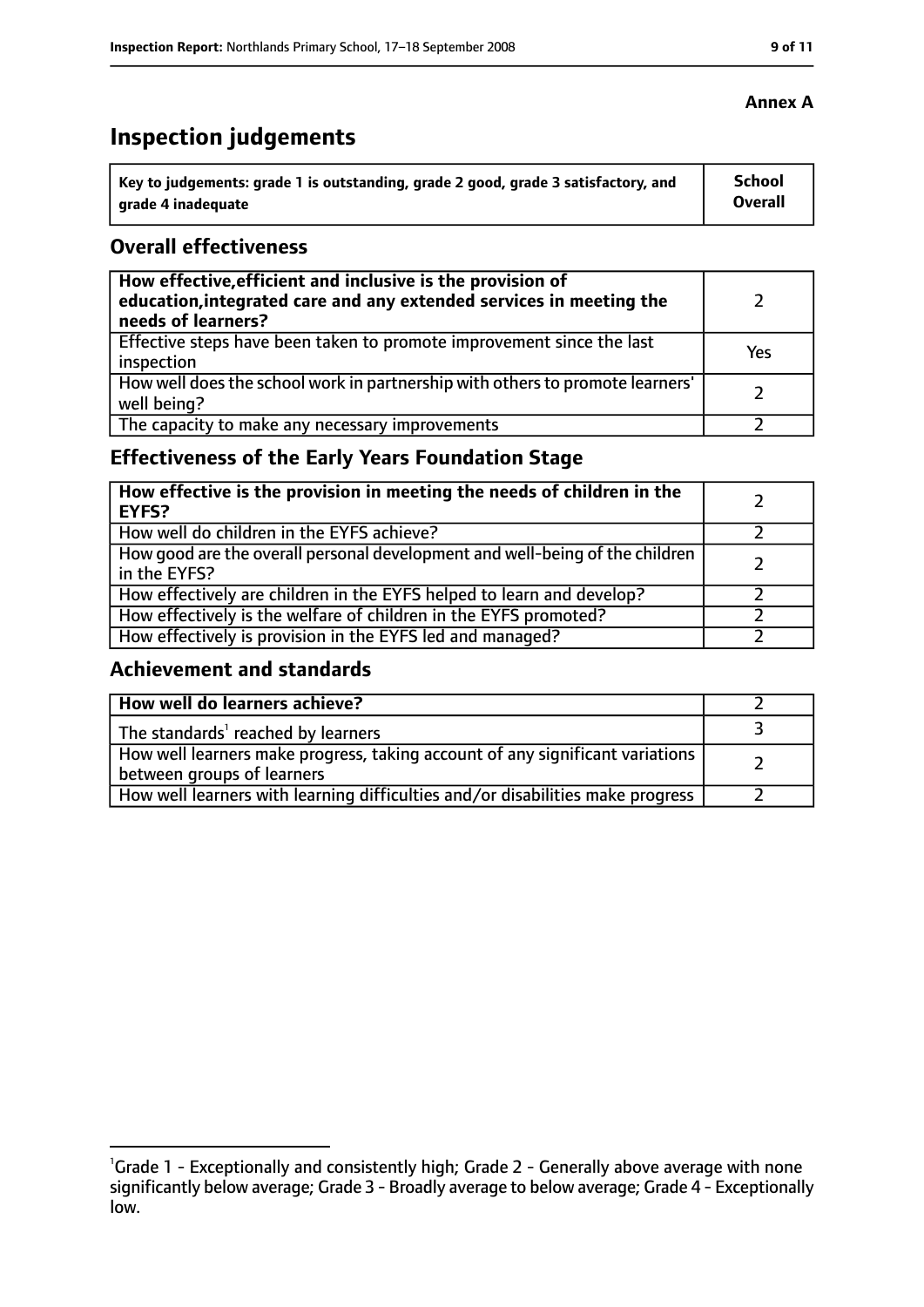# **Personal development and well-being**

| How good are the overall personal development and well-being of the<br>learners?                                 |  |
|------------------------------------------------------------------------------------------------------------------|--|
| The extent of learners' spiritual, moral, social and cultural development                                        |  |
| The extent to which learners adopt healthy lifestyles                                                            |  |
| The extent to which learners adopt safe practices                                                                |  |
| The extent to which learners enjoy their education                                                               |  |
| The attendance of learners                                                                                       |  |
| The behaviour of learners                                                                                        |  |
| The extent to which learners make a positive contribution to the community                                       |  |
| How well learners develop workplace and other skills that will contribute to<br>their future economic well-being |  |

# **The quality of provision**

| How effective are teaching and learning in meeting the full range of<br>learners' needs?              |  |
|-------------------------------------------------------------------------------------------------------|--|
| How well do the curriculum and other activities meet the range of needs and<br>interests of learners? |  |
| How well are learners cared for, quided and supported?                                                |  |

# **Leadership and management**

| How effective are leadership and management in raising achievement<br>and supporting all learners?                                              |     |
|-------------------------------------------------------------------------------------------------------------------------------------------------|-----|
| How effectively leaders and managers at all levels set clear direction leading<br>to improvement and promote high quality of care and education |     |
| How effectively leaders and managers use challenging targets to raise standards                                                                 |     |
| The effectiveness of the school's self-evaluation                                                                                               |     |
| How well equality of opportunity is promoted and discrimination eliminated                                                                      |     |
| How well does the school contribute to community cohesion?                                                                                      |     |
| How effectively and efficiently resources, including staff, are deployed to<br>achieve value for money                                          |     |
| The extent to which governors and other supervisory boards discharge their<br>responsibilities                                                  |     |
| Do procedures for safequarding learners meet current government<br>requirements?                                                                | Yes |
| Does this school require special measures?                                                                                                      | No  |
| Does this school require a notice to improve?                                                                                                   | No  |